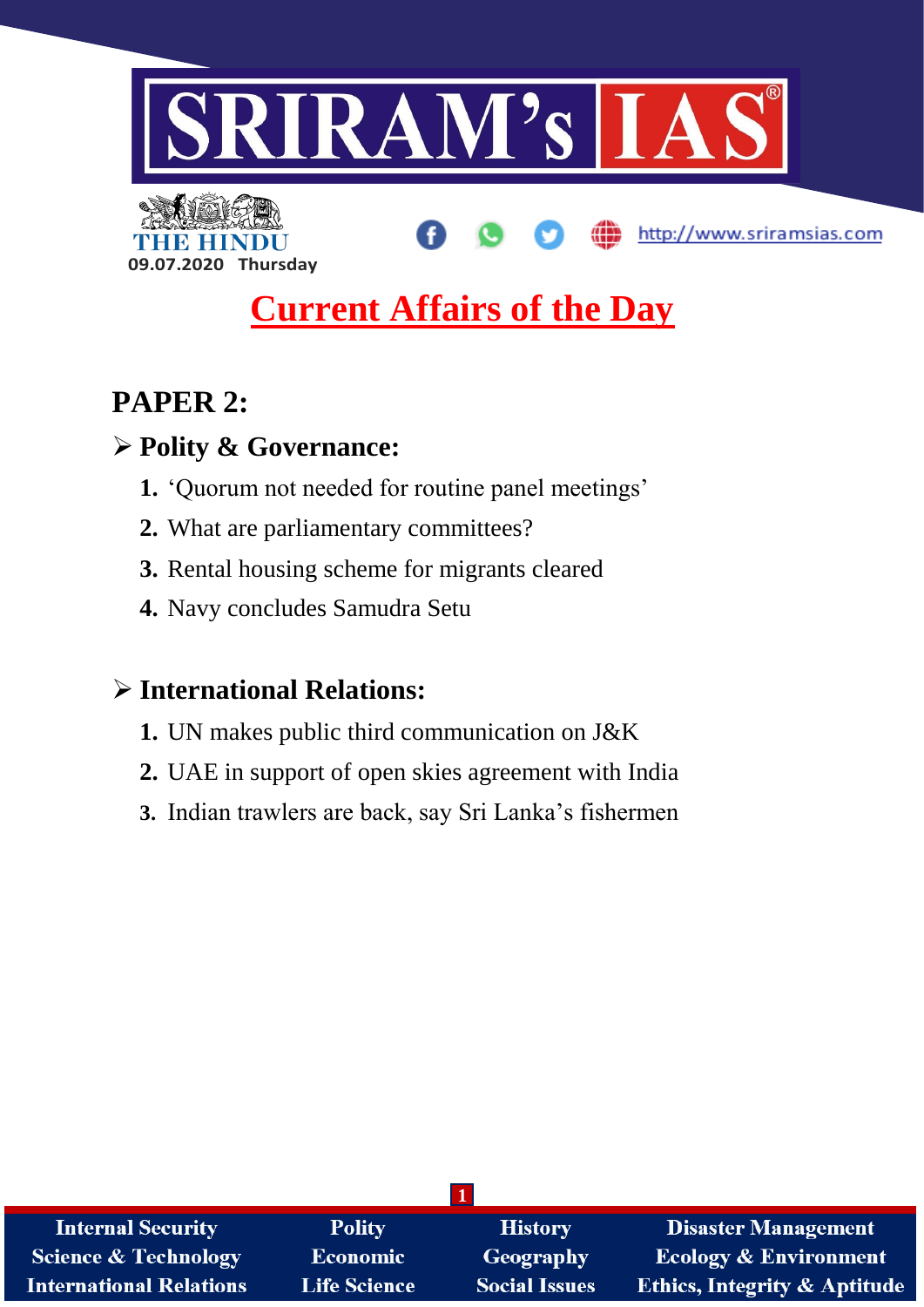

# THE HIN **09.07.2020 Thursday**

# **UN makes public third communication on J&K**

http://www.sriramsias.com

- $\triangleright$  United Nations Special Rapporteurs have made public their third communication forwarded to India since the August 5, 2019, decision to revoke Jammu and Kashmir's special status, expressing "grave concern over alleged excessive use of force, ill-treatment during arrests and detentions".
- $\triangleright$  Four rapporteurs had forwarded a joint communication to India on May 4, 2020 — on torture and other cruel, inhuman or degrading treatment or punishment; on extra-judicial, summary or arbitrary executions; on minority issues; and on freedom of religion or belief — and made it public recently, after 60 days of response time.

# **'Quorum not needed for routine panel meetings'**

 Contradicting the Opposition's argument for virtual meetings of **standing committees** to ensure quorum during deliberations, officials at the Rajya Sabha Secretariat have said that quorum is essential only when the committees take decisions or adopt reports and not during routine deliberations.

# **Value Added Information**

# **What are parliamentary committees?**

- $\triangleright$  Parliament is the embodiment of the people's will. Committees are an *instrument of Parliament for its own effective functioning*.
- Committees are *platforms for threadbare discussion on a proposed law*.
- The *smaller cohort of lawmakers*, assembled on the basis of the proportional strength of individual parties and interests and expertise of individual lawmakers, could have more open, intensive and betterinformed discussions.
- Committee meetings are '*closed door' and members are not bound by party whips*, which allows them the latitude for a more meaningful exchange of views as against discussions in full and open Houses where grandstanding and party positions invariably take precedence.

| <b>Internal Security</b>        | <b>Polity</b>       | <b>History</b>       | <b>Disaster Management</b>              |  |
|---------------------------------|---------------------|----------------------|-----------------------------------------|--|
| <b>Science &amp; Technology</b> | <b>Economic</b>     | Geography            | <b>Ecology &amp; Environment</b>        |  |
| <b>International Relations</b>  | <b>Life Science</b> | <b>Social Issues</b> | <b>Ethics, Integrity &amp; Aptitude</b> |  |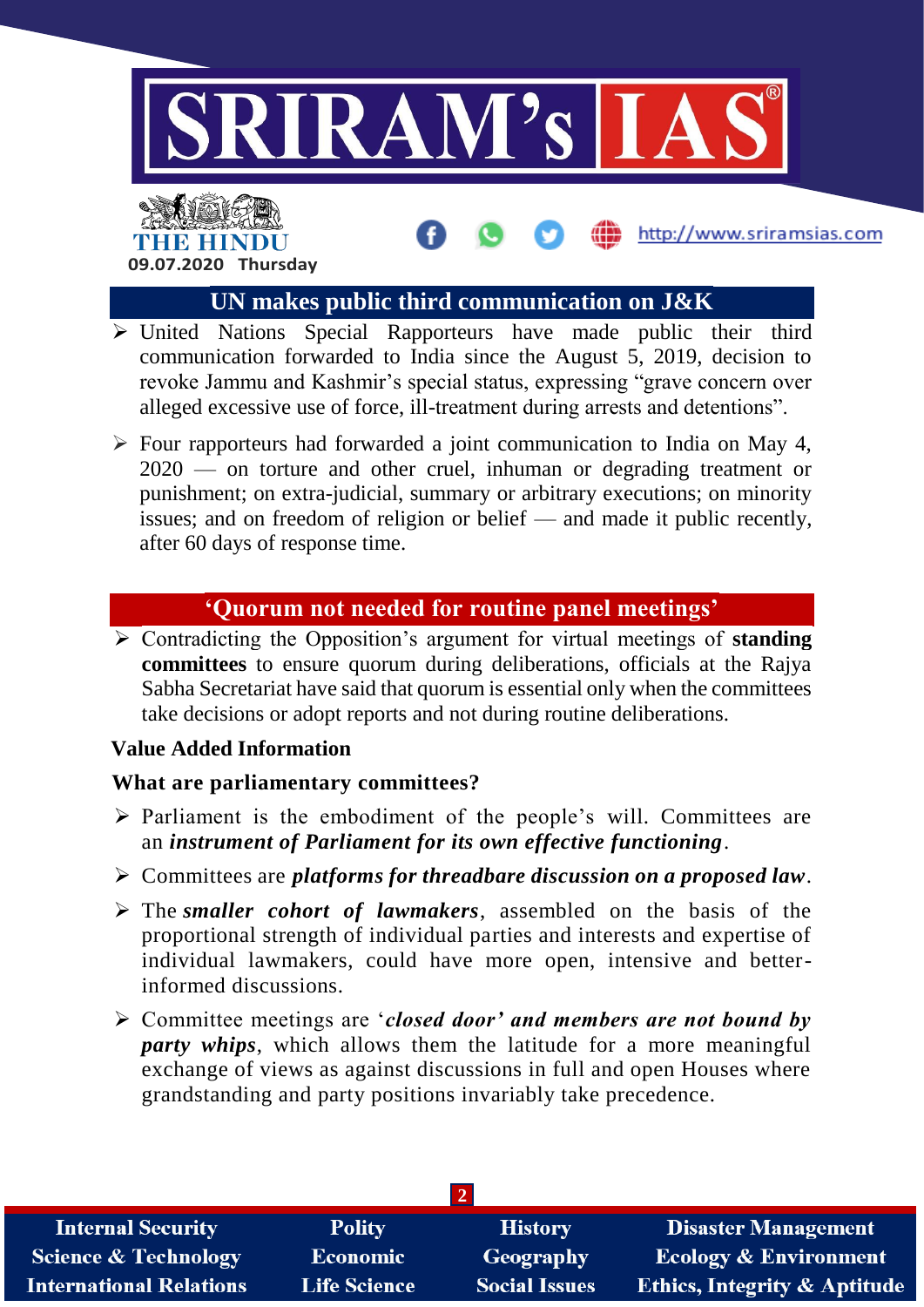

**09.07.2020 Thursday**

- Members of Parliament may have great acumen but they would *require the assistance of experts in dealing with such situations*. It is through committees that such expertise is drawn into lawmaking.
- $\triangleright$  Executive accountability to the legislature is enforced through questions in Parliament also, which are answered by ministers. However, department standing committees go one step further and hear from senior officials of the government in a closed setting, *allowing for more detailed discussions*.
- This mechanism also enables parliamentarians to *understand the executive processes closely*.

#### **What are the types of committees?**

- Most committees are '*standing'* as their existence is uninterrupted and usually reconstituted on an annual basis; some are '*select'* committees formed for a specific purpose, for instance, to deliberate on a particular bill. Once the Bill is disposed of, that select committee ceases to exist. Some *standing committees* are departmentally related.
- $\triangleright$  Financial control is a critical tool for Parliament's authority over the executive; hence *finance committees* are considered to be particularly powerful. *The three financial committees are* the Public Accounts Committee, the Estimates Committee and the Committee on Public Undertakings.

#### **Powers***:*

 Parliamentary committees draw their authority from *Article 105 (on privileges of Parliament members) and Article 118 (on Parliament's authority to make rules for regulating its procedure and conduct of business)*.

#### **Significance***:*

 $\triangleright$  Committee reports are usually exhaustive and provide authentic information on matters related to governance. Bills that are referred to committees are returned to the House with significant value addition. Parliament is not bound by the recommendations of committees.

| <b>Internal Security</b>        | <b>Polity</b>       | <b>History</b>       | <b>Disaster Management</b>              |
|---------------------------------|---------------------|----------------------|-----------------------------------------|
| <b>Science &amp; Technology</b> | <b>Economic</b>     | Geography            | <b>Ecology &amp; Environment</b>        |
| <b>International Relations</b>  | <b>Life Science</b> | <b>Social Issues</b> | <b>Ethics, Integrity &amp; Aptitude</b> |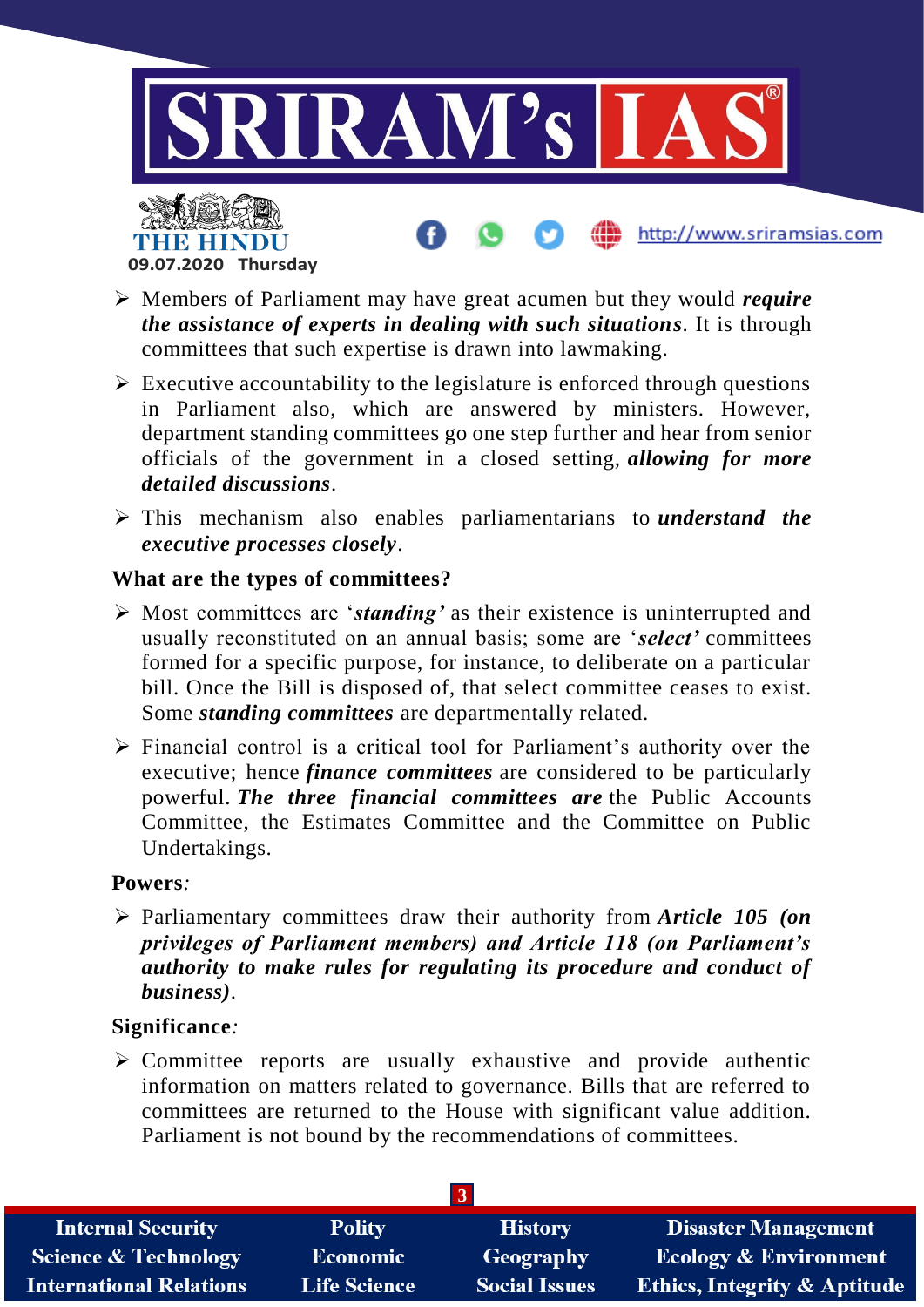





# **What these committees do?**

- $\triangleright$  Support Parliament's work.
- Examine ministerial budgets, consider Demands for Grants, analyse legislation and scrutinise the government's working.
- Examine Bills referred to by the Chairman, Rajya Sabha or the Speaker, Lok Sabha.
- Consideration of Annual Reports.
- $\triangleright$  Consideration of national basic long term policy documents presented to the House and referred to the Committee by the Chairman, Rajya Sabha or the Speaker, Lok Sabha.

# **Advantages of having such committees:**

- $\triangleright$  The deliberations and scrutiny by committees ensure that Parliament is able to fulfil some of its constitutional obligations in a politically charged environment.
- $\triangleright$  They also help in obtaining public feedback and building political consensus on contentious issues.
- $\triangleright$  They help develop expertise in subjects, and enable consultation with independent experts and stakeholders.
- $\triangleright$  The committees perform their functions without the cloud of political positioning and populist opinion.
- $\triangleright$  These committees allow the views of diverse stakeholders.
- $\triangleright$  They function through the year.
- $\triangleright$  They also offer an opportunity for detailed scrutiny of bills being piloted by the government.
- $\triangleright$  They increase the efficiency and expertise of Parliament.
- $\triangleright$  Their reports allow for informed debate in Parliament.

# **How can these committees be made more effective?**

 $\triangleright$  Parliamentary committees don't have dedicated subject-wise research support available. The knowledge gap is partially bridged by expert

| <b>Internal Security</b>        | <b>Polity</b>       | <b>History</b>       | <b>Disaster Management</b>              |
|---------------------------------|---------------------|----------------------|-----------------------------------------|
| <b>Science &amp; Technology</b> | Economic            | Geography            | <b>Ecology &amp; Environment</b>        |
| <b>International Relations</b>  | <b>Life Science</b> | <b>Social Issues</b> | <b>Ethics, Integrity &amp; Aptitude</b> |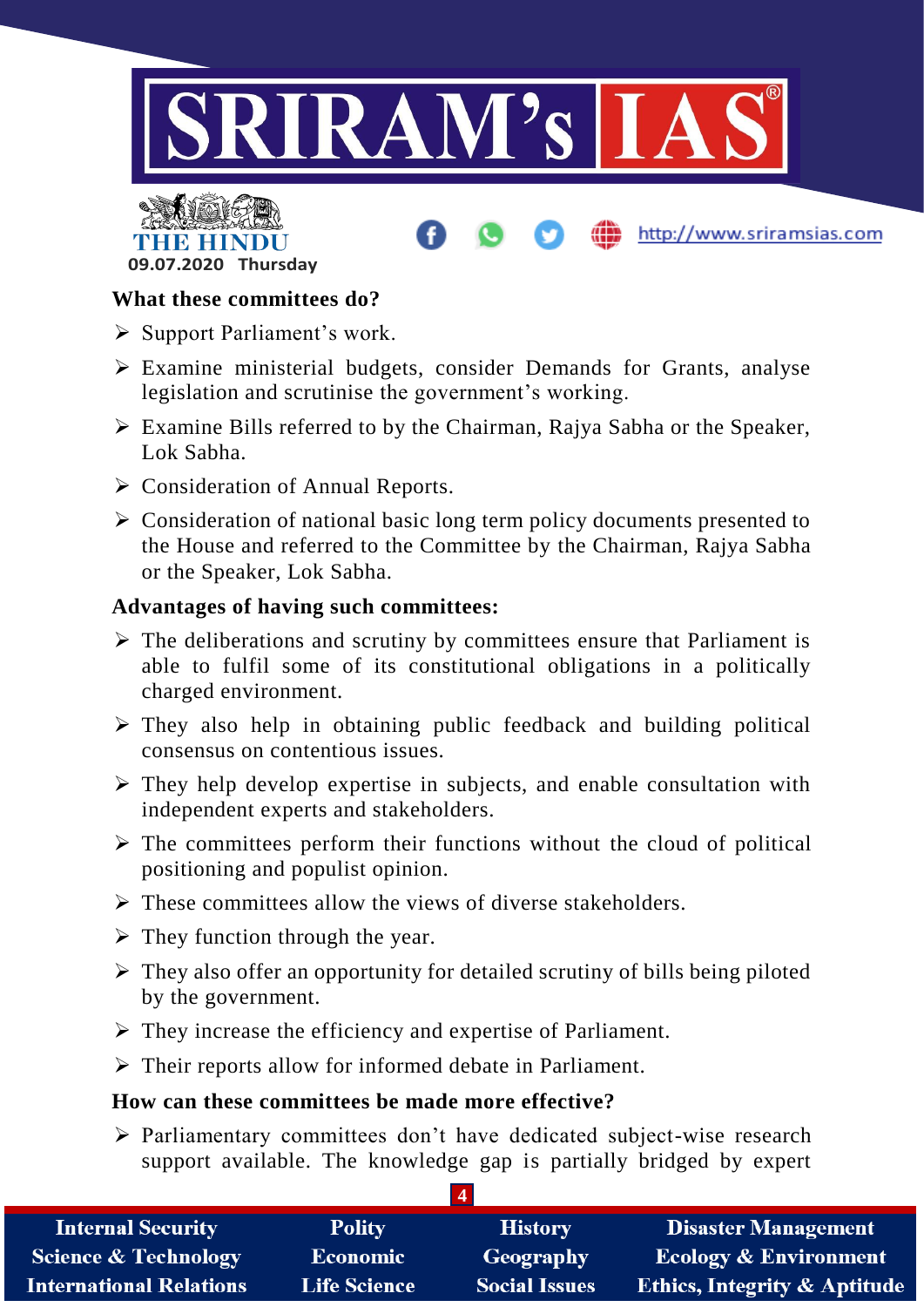



testimony from government and other stakeholders. Their work could be made more effective if the committees had *full-time, sector-specific research staff*.

http://www.sriramsias.com

- $\triangleright$  The national commission to review the working of the Constitution has recommended that in order to strengthen the committee system, *research support should be made available to them*.
- $\triangleright$  Currently, the rules of Parliament don't require every bill to be referred to a parliamentary committee for scrutiny. While this allows the government greater flexibility and the ability to speed up legislative business, it comes at the cost of ineffective scrutiny by the highest lawmaking body. *Mandatory scrutiny of all bills by parliamentary committees would ensure better planning of legislative business*.

# **UAE in support of open skies agreement with India**

# **Key Points:**

 $\triangleright$  The UAE is keen to have an open sky agreement with India, its Ambassador to India A.R. Albanna said.

# **Bilateral agreement:**

- $\triangleright$  There are about 1,068 flights a week between India and the UAE operated by the airlines of the two countries under the bilateral Air Service Agreement.
- $\triangleright$  India has a open skies policy with SAARC countries and those beyond the 5,000-km radius, which implies that nations within this distance need to enter into a bilateral agreement and mutually determine the number of flights that their airlines can operate between the two countries.
- $\triangleright$  It is this policy that the Ambassador wants India to revisit.

# **Interest threatened:**

 $\triangleright$  Mr. Albanna sought to underline that this would not bestow the capability to operate flights from one country and fly them to a third country, which is also referred to as fifth and six freedoms of air, and where the interest of Indian airlines will be threatened by carriers like Emirates and Etihad.

| <b>Internal Security</b>        | <b>Polity</b>       | <b>History</b>       | <b>Disaster Management</b>       |
|---------------------------------|---------------------|----------------------|----------------------------------|
| <b>Science &amp; Technology</b> | <b>Economic</b>     | Geography            | <b>Ecology &amp; Environment</b> |
| <b>International Relations</b>  | <b>Life Science</b> | <b>Social Issues</b> | Ethics, Integrity & Aptitude     |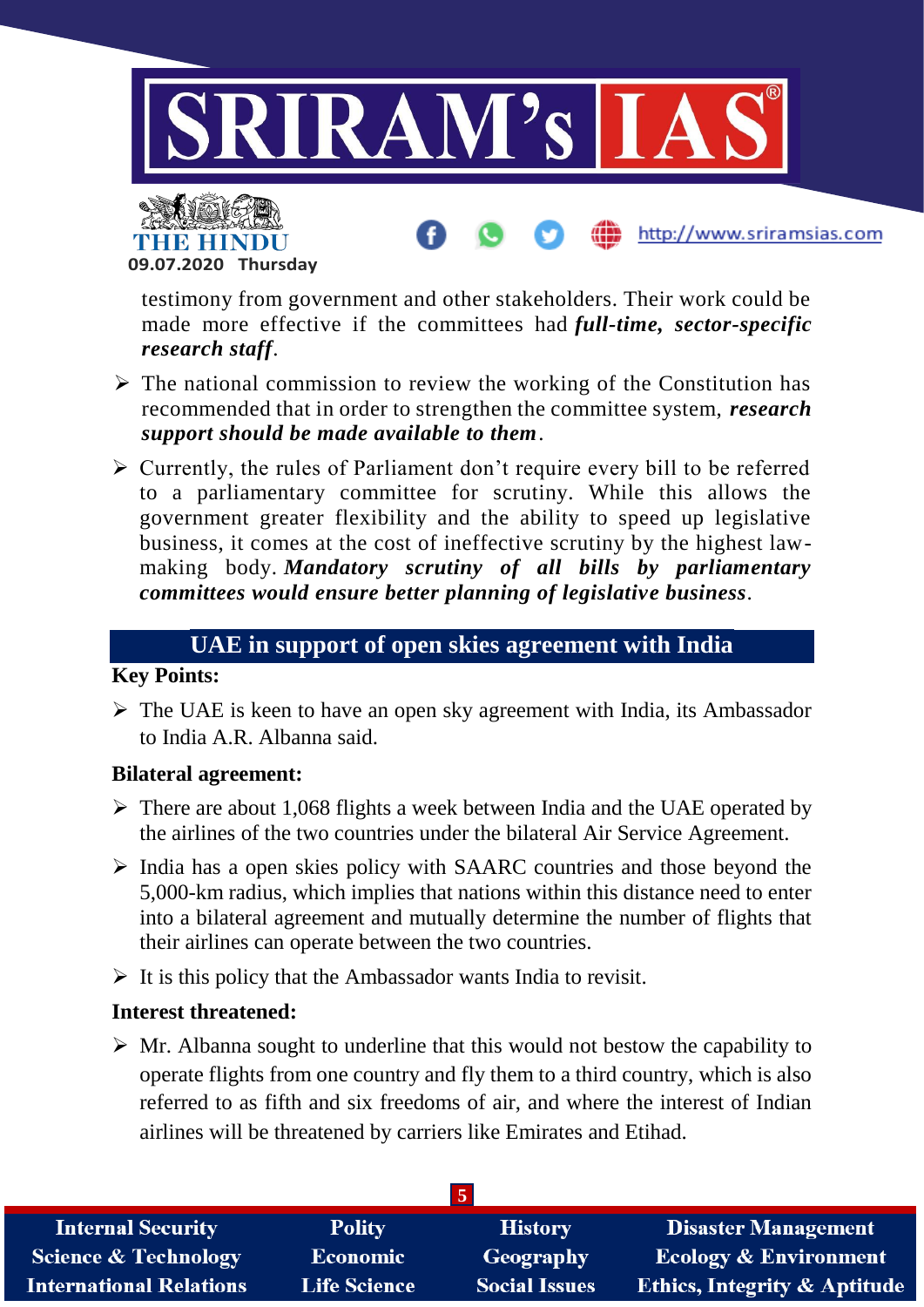

# **Rental housing scheme for migrants cleared**

### **Key Points:**

- $\triangleright$  A scheme for providing affordable rental housing to about 3 lakh urban migrants was approved by the Union Cabinet.
- $\triangleright$  The creation of affordable rental housing complexes was announced by Finance Minister Nirmala Sitharaman on May 14 as a part of the package to address the COVID-19 crisis.
- $\triangleright$  At a meeting chaired by Prime Minister Narendra Modi, the Cabinet approved the scheme, which will be a sub-scheme of the Pradhan Mantri Awas Yojana-Urban that is implemented by the Housing and Urban Affairs Ministry.
- $\triangleright$  About 1.03 lakh completed government-funded houses across cities that were yet to be allotted to beneficiaries under existing schemes would be converted into the rental housing complexes, Union Information and Broadcasting Minister Prakash Javadekar said at a press briefing. He said the urban local bodies in cities would decide the rent amount.
- $\triangleright$  The vacant housing complexes would be converted through 25-year concession agreements, a statement said.
- $\triangleright$  It added that the target beneficiaries would be workers who come from rural areas or towns to work in manufacturing, hospitality, health, construction, etc.

# **Navy concludes Samudra Setu**

#### **Key Points:**

- $\triangleright$  Operation Samudra Setu, which was launched by the Navy on May 5 as part of the national effort to repatriate Indian citizens abroad during the COVID-19 pandemic, has culminated after successfully bringing back 3,992 individuals, the Navy said on Wednesday.
- Landing Platform Dock INS Jalashwa and Landing Ship Tanks INS Airavat, Shardul and Magar participated in this operation that lasted over 55 days and involved traversing more then 23,000 km by sea, the Navy said in a statement. The evacuated Indians disembarked at Kochi, Thoothukudi and Porbandhar.

| <b>Internal Security</b>        | <b>Polity</b>       | <b>History</b>       | <b>Disaster Management</b>       |  |
|---------------------------------|---------------------|----------------------|----------------------------------|--|
| <b>Science &amp; Technology</b> | <b>Economic</b>     | Geography            | <b>Ecology &amp; Environment</b> |  |
| <b>International Relations</b>  | <b>Life Science</b> | <b>Social Issues</b> | Ethics, Integrity & Aptitude     |  |